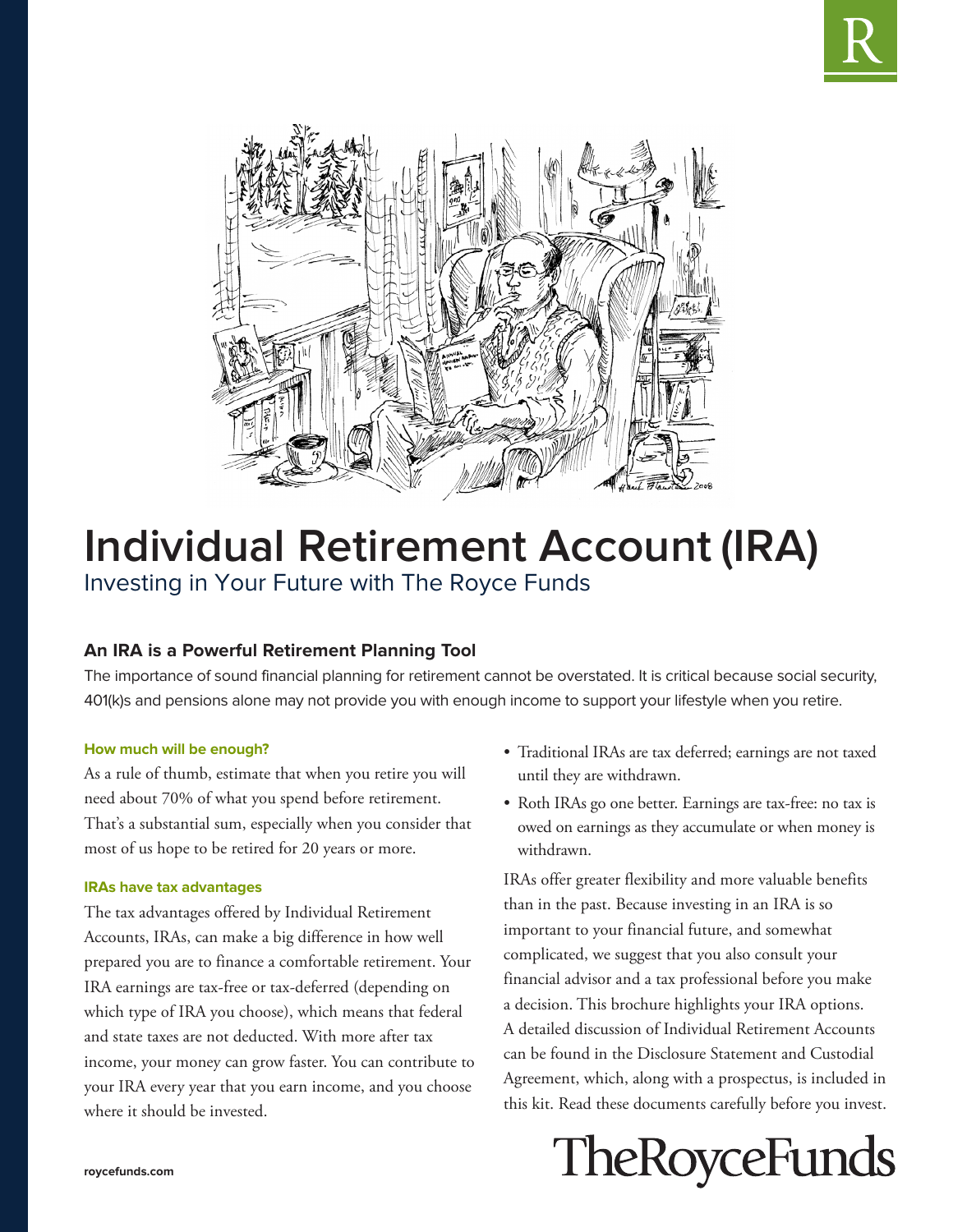Investing for retirement requires long-term commitment. No matter which type of IRA you choose, it's important that you start today and put time on your side.

# **Traditional IRAs**

# **Tax deferred earnings growth**

A Traditional IRA gives you several tax benefits. Earnings are not subject to federal income tax until withdrawn. You may be able to deduct all or part of your Traditional IRA contribution on your federal income tax return. You can also set up a Traditional IRA for your spouse whether or not he or she earned income in that year.

# **Making Traditional IRA contributions**

To contribute, you must have earned income and be under 70½ years old. You can make contributions to your account any time during the calendar year and until April 15 of the following year. You can contribute up to the lesser of your IRA Contribution Limit or 100% of your earned income. People who are age 50 and over can also make special "catch-up" contributions of \$1,000 per year to a Traditional IRA. Your catch-up limit is added to your normal IRA Contribution Limit for each year.

# **Maximum allowable annual contributions**

- Contribution Limit: \$5,500 (Plus potential cost-of-living increases)
- "Catch Up" contributions for investors over age 50: \$1,000

# **Your contribution may also be tax deductible**

Part or all of your contribution to a Traditional IRA may be deductible if:

- you do not participate in an employer-sponsored retirement plan like a 401(k)
- you do participate in an employer-sponsored plan, but your income is below federal limits
- you are married and your spouse is not an active participant in an employer-sponsored retirement plan, the contribution to your spouse's Traditional IRA may be deductible

# **Cost of Living Adjustments**

Annual limitations for IRA contributions, Modified Adjusted Gross Income (MAGI) deductibility limits for those who are active participants in employer plans and those seeking an income tax credit for retirement saving contributions, have slightly different indices than are used for determining Cost-of-Living Adjustments in employer plans. The current Cost-of-Living Adjustments are as follows:

- Single active participant: \$63,000 \$73,000
- Married active participant filing a joint income tax return: \$101,000 - \$121,000
- Spouse of an active participant:  $$189,000 $199,000$ <sup>1</sup>
- Income Limit: For those participating in an employersponsored retirement plan, the ability to make a deductible contribution phases out at income levels of \$63,000 to \$73,000 (individual taxpayer) and \$101,000 to \$121,000 (married taxpayers filing jointly)

#### **Withdrawals from your Traditional IRA**

You may withdraw from your Traditional IRA at any time. However, withdrawals before age 59½ may be subject to a 10% penalty tax in addition to regular income taxes. When you reach age 70½, you must make minimum withdrawals in order to avoid tax penalties.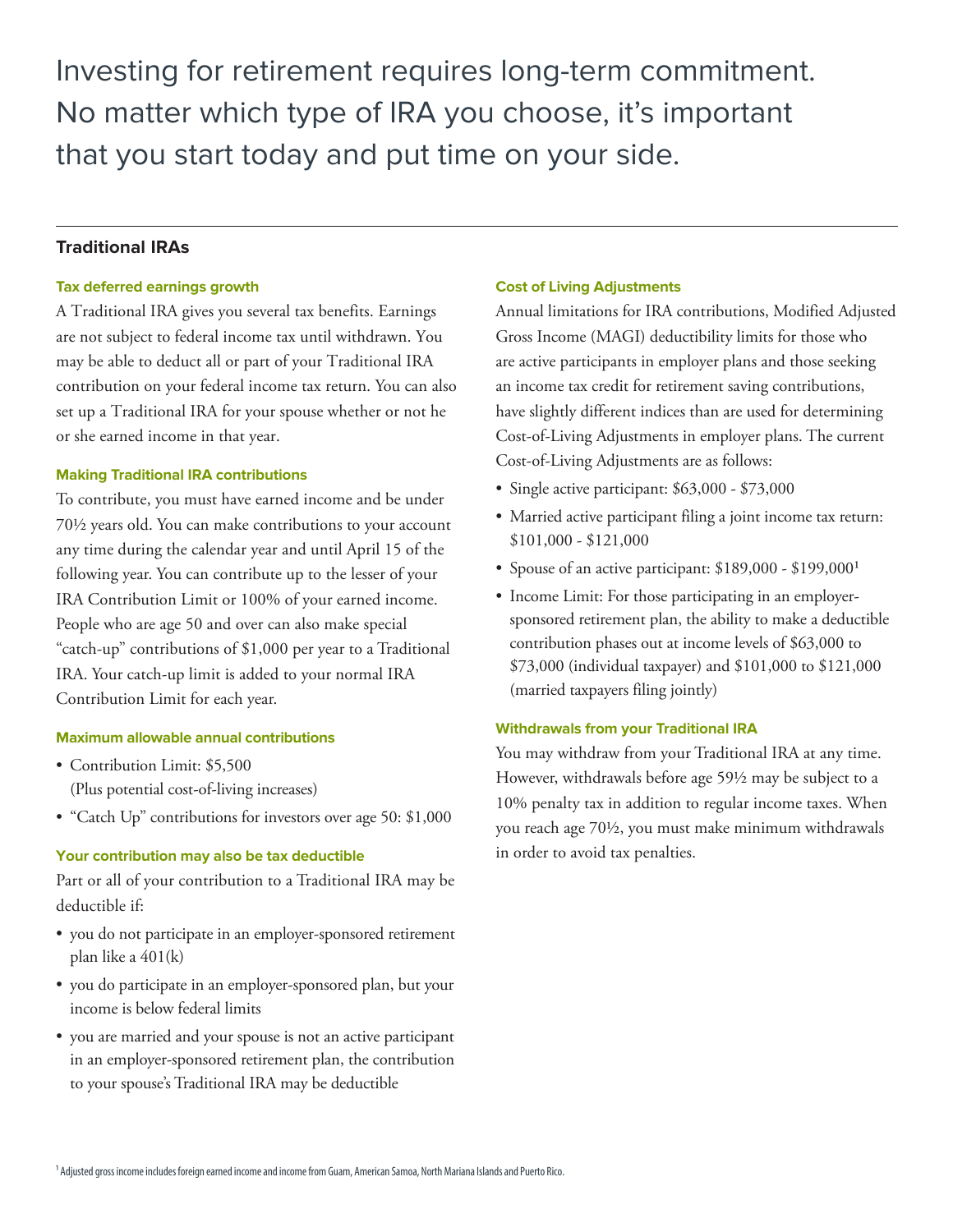# **Roth IRAs**

#### **Tax-free earnings growth**

Roth IRAs offer you an opportunity to save for retirement taxfree: earnings grow tax-free, and qualified withdrawals are not subject to income tax. If you meet the eligibility requirements you can also set up a Roth IRA for your spouse, regardless of whether your spouse had any compensation or earned income in that year. (Of course, if your spouse earned income, he or she can establish his or her own Roth IRA.)

# **Making Roth IRA contributions**

Contribution limits are the same for Traditional and Roth IRAs; up to \$5,500 plus cost of living adjustments. You can make contributions to your account any time during the year and until April 15 of the following year. And people who are age 50 and over can also make special "catch-up" contributions of \$1,000 per year to a Roth or Traditional IRA. Your catch-up limit is added to your normal IRA Contribution Limit for each year.

# **Key differences between contributing to a Roth versus a Traditional IRA**

- Contributions to a Roth IRA are not tax deductible.
- You may continue making contributions to a Roth IRA after you reach age 70½.
- Your Roth IRA limit is reduced by any contributions for the same year to a Traditional IRA. For example, if you contribute \$500 to your Traditional IRA for one year, your maximum Roth IRA contribution for that year will be \$4,500.
- People with high income levels may not be able to contribute to a Roth IRA, or their allowable contribution amount may be limited.

# **Cost of Living Adjustments**

Annual limitations for Roth IRA contributions, Modified Adjusted Gross Income (MAGI) deductibility limits for those who are active participants in employer plans and those seeking an income tax credit for retirement saving contributions, have slightly different indices than are used for determining Cost-of-Living Adjustments in employer plans. The current Cost-of-Living Adjustments are as follows:

- Single individual: \$120,000 \$135,000
- Married individual filing a joint income tax return:  $$189,000 - $199,000<sup>1</sup>$
- Income Limit: Ability to contribute phases out at income levels of \$120,000 to \$135,000 (individual taxpayer) and \$189,000 to \$199,000 (married taxpayers filing jointly)

# **Withdrawals from your Roth IRA**

Withdrawals from your Roth IRA are not taxable as long as the withdrawal is a qualified distribution—generally, if your account has been open for five years, and you are age 59½ or older. Unlike Traditional IRAs, you are not required to begin taking minimum distributions from your Roth IRA when you reach age 70½.

# **Converting a Traditional IRA into a Roth IRA**

# **You can convert an existing Traditional IRA into a Roth IRA in three ways:**

- Withdraw the amount you want to convert from your Traditional IRA and roll it over to a Roth IRA within 60 days.
- Establish a Roth IRA and then direct the custodian of your Traditional IRA to transfer it to the new Roth IRA.
- Convert an existing Traditional IRA with UMB Bank, N.A. as custodian to a Roth IRA. Royce can convert your existing account when the new Roth IRA account has been established.

Anyone, regardless of income or filing status, can convert money from a traditional IRA to a Roth IRA.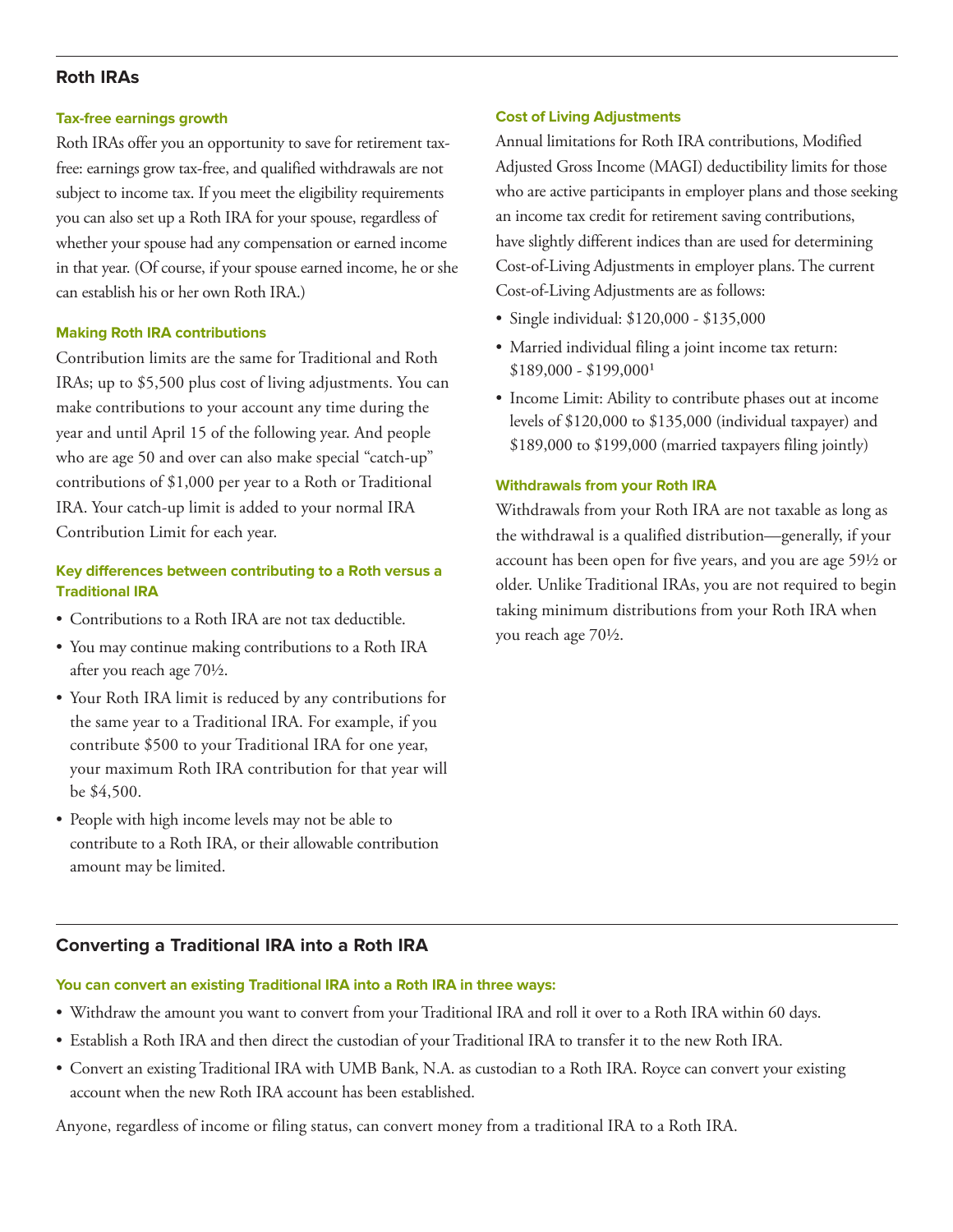# **Transfers and Rollovers**

#### **Key Questions**

When you change jobs or retire, you are faced with making an important decision about what to do with the money you have saved for retirement. The rules governing rollovers are complicated. Consider the information in this brochure and then discuss your options with your tax consultant or the IRS. Most distributions from employer plans, 403(b)s, or 457 plans are eligible for rollover to a Traditional IRA. However, certain distributions from these plans would not be eligible for rollover to a Traditional IRA including if those distributions are either:

- payments over the lifetime or life expectancy of the participant (or participant and a designated beneficiary), or
- installment payments for a period of 10 years or more, or
- required distributions (generally the rules require distributions starting at age 70½ or for certain employees starting at retirement, if later), or
- hardship withdrawals from a  $401(k)$  plan or a  $403(b)$ arrangement.

#### **What is a direct rollover?**

If you are eligible to receive a distribution from a tax qualified retirement plan as a result of, for example, termination of employment, plan discontinuance, or retirement, all or part of the distribution may be transferred directly into your Traditional IRA. This is a called a "direct rollover." You may

also receive the distribution and make a rollover to your Traditional IRA within 60 days. By making a direct rollover or a regular rollover, you can defer income taxes on the amount rolled over until you subsequently make withdrawals from your Traditional IRA.

# **Can I make a rollover from my Traditional IRA to another Traditional IRA?**

Yes. You have 60 days after the withdrawal from your first Traditional IRA to complete the rollover. Note that you must wait a full year before you can make another such rollover.

# **May a rollover or transfer include after-tax or nondeductible contributions?**

Yes. After-tax contributions can be rolled over or transferred from another Traditional IRA, a qualified employer plan or a 403(b) to a Traditional IRA.

#### **Do rollovers affect my contribution or deduction limits?**

No. Also, rollovers are not deductible and do not affect your deduction limits.



All of this information is provided as an overview of the benefits and features of IRAs. Each feature is complicated, and it is important to understand all of the relevant details. For a comprehensive discussion of the important details about Traditional IRAs, Roth IRAs, IRA Conversions and Transfers and Rollovers be sure to read the enclosed Disclosure Statement and Custodial Agreement carefully.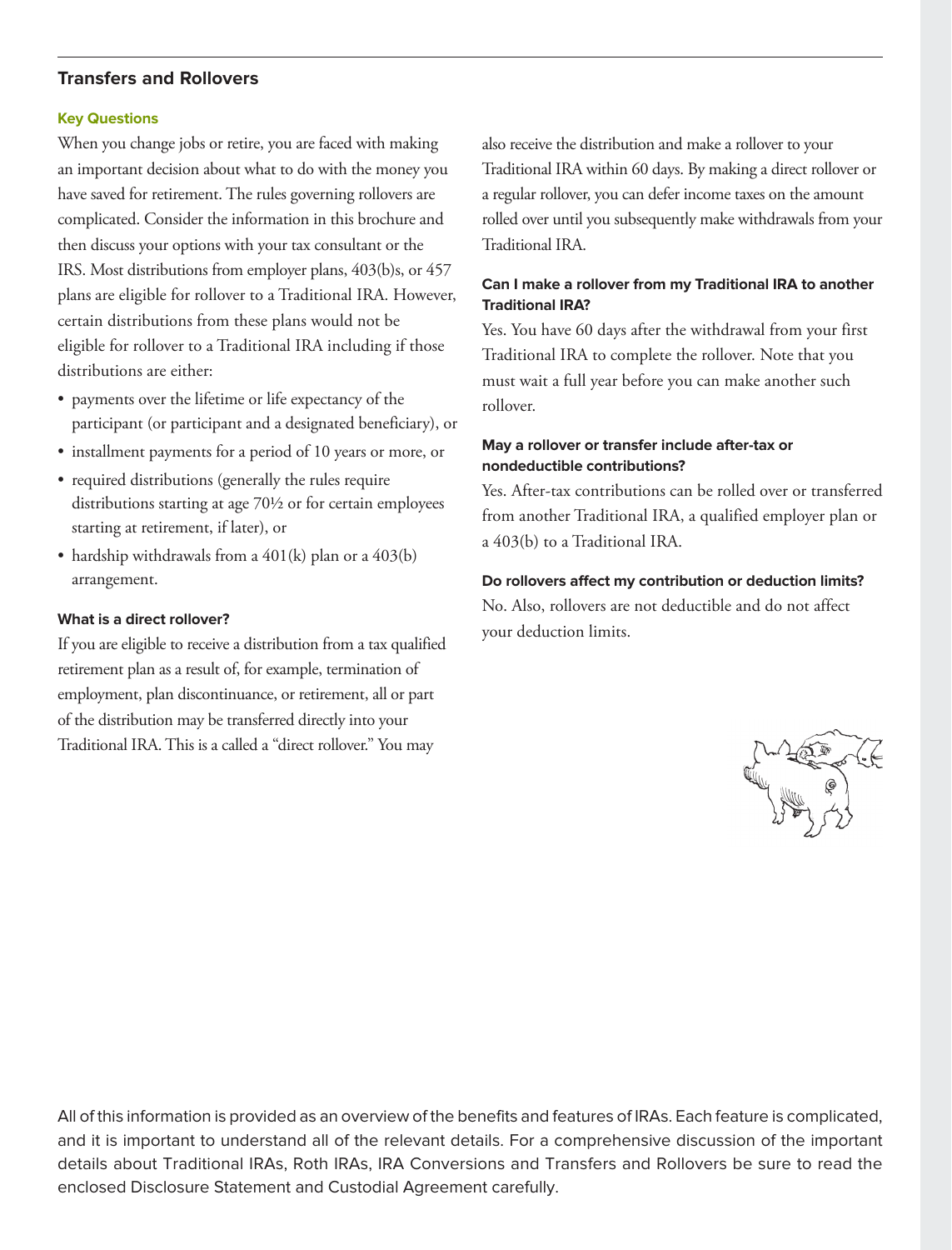# **Deciding Which IRA is Right For You**

The information contained in this brochure is intended to provide you with the basic information you will need to decide whether a Traditional or Roth IRA is better for you. We suggest that you consult with a qualified financial advisor and a tax professional to help you make your decision. Your tax advisor can also inform you of important state tax consequences to consider. The table below offers an at-a-glance comparison that may be helpful as you and your advisor consider your retirement planning needs.

# **At-A-Glance Comparison**

|                                          | <b>Traditional IRA</b>                                                                                                                                   | <b>Roth IRA</b>                                                                                                                                                                                                                 |
|------------------------------------------|----------------------------------------------------------------------------------------------------------------------------------------------------------|---------------------------------------------------------------------------------------------------------------------------------------------------------------------------------------------------------------------------------|
| <b>Eligibility</b>                       | • Under age 701/2 and working<br>• Non-working spouse may also qualify                                                                                   | • Any age and working<br>• Non-working spouse may also qualify                                                                                                                                                                  |
| <b>Tax Treatment</b><br>of Contributions | • Subject to limitations, contributions<br>are deductible                                                                                                | • Contributions are not deductible                                                                                                                                                                                              |
| <b>Contributions/Income</b><br>Limits    | • \$5,500 for investors under age 50,<br>and \$6,500 for those age 50+                                                                                   | • \$5,500 for investors under age 50,<br>and \$6,500 for those age 50+                                                                                                                                                          |
| <b>Earnings Tax Advantage</b>            | • Earnings grow tax-deferred                                                                                                                             | • Earnings grow tax-free, and qualified<br>withdrawals are not subject to tax<br>penalties or income tax                                                                                                                        |
| <b>Withdrawals</b>                       | • Minimum withdrawals must begin after<br>age 70 <sup>1/2</sup><br>• Earnings and deductible contributions<br>are taxable as income in year<br>withdrawn | • Minimum withdrawals not required<br>after age 701/2<br>• Not taxable as long as the withdrawal<br>is a qualified distribution-generally,<br>account has been open for five years,<br>and the individual is age 591/2 or above |

# **Which Form Should You Fill Out?**

**To set up a new IRA Account:**

IRA Application (Adoption Agreement)

**To move your existing IRA to The Royce Funds:** IRA Application (Adoption Agreement) and IRA Transfer of Assets Form

**To move assets from another institution to your existing Royce IRA account:** IRA Transfer of Assets Form